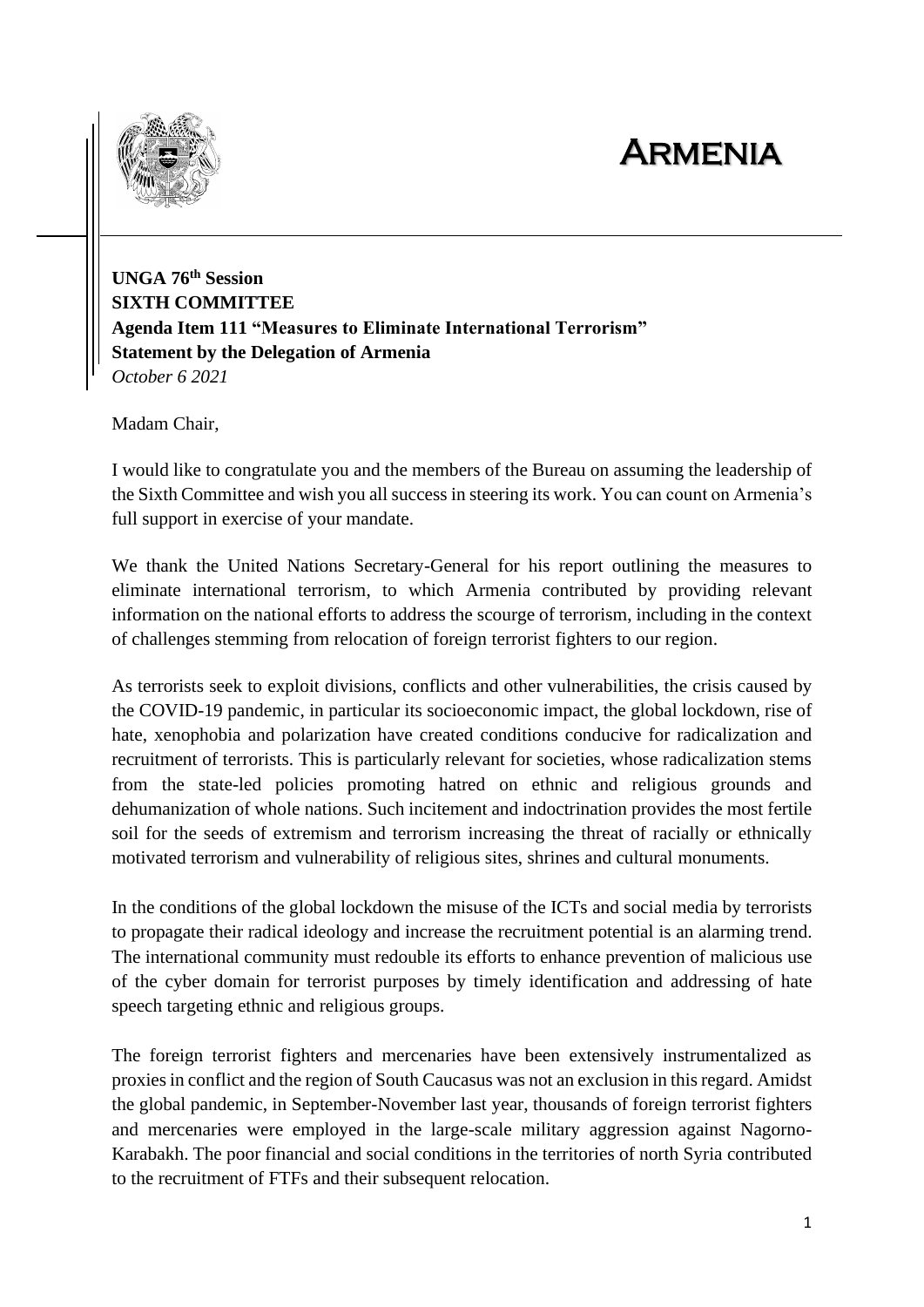The recruitment of foreign terrorist fighters from the Middle East and their transfer to Azerbaijan and Nagorno-Karabakh conflict zone has been extensively documented and acknowledged by the law enforcement agencies of several countries, reported extensively by independent observers and media outlets and also reflected in the statement of the UN Working Group on the use of mercenaries of the United Nations Human Rights Office of the High Commissioner, dated 11 November 2020.

Azerbaijan, together with its external supporters, bears direct responsibility for sponsoring the flow of international terrorists into the region, in violation of numerous UN resolutions on countering, preventing and suppressing terrorism and the movement of foreign terrorist fighters. This brings a new reality to the region of South Caucasus turning Azerbaijan into a "safe harbour" for terrorists. Their presence and activities in the region may lead to further radicalization and proliferation of terrorist network to the wider neighbourhood.

## Madam Chair,

Armenia reiterates its commitment to supporting the global efforts for elimination of international terrorism, as reflected through a large number of practical measures to improve border and customs security, to combat money-laundering and terrorism financing, in support of the UN Global Counter-Terrorism Strategy, the relevant UN Security Council resolutions and other counter-terrorism commitments.

Stronger cooperation and coordination between the Counter-Terrorism Committee, its Executive Directorate, Office of Counter-Terrorism and other relevant UN bodies is key for ensuring efficient and integrated response of the United Nations counter-terrorism architecture to the new threats and assisting the member states in implementation of their commitments on preventing and countering terrorism.

The consensual adoption of the Resolution on the seventh Review of the Global Counter Terrorism Strategy on 30 June this year created an important momentum for further advancing our common efforts to achieve a world without terrorism. Among other emerging challenges the resolution reflects on the growing threat of the involvement of foreign terrorist fighters in conflict zones.

Armenia acknowledges the important role of Security Council sanctions committees, in ensuring accountability for terrorist entities and individuals, assessment of the evolving global terrorism threat in different regions and monitoring compliance of the member states with the sanction regimes.

The cooperation with the regional organizations, such as the Organization of Security and Cooperation of Europe (OSCE), the Collective Security Treaty Organization (CSTO) and the Council of Europe, including through sharing best practices and capacity building is key to address the threat of terrorism and radicalism.